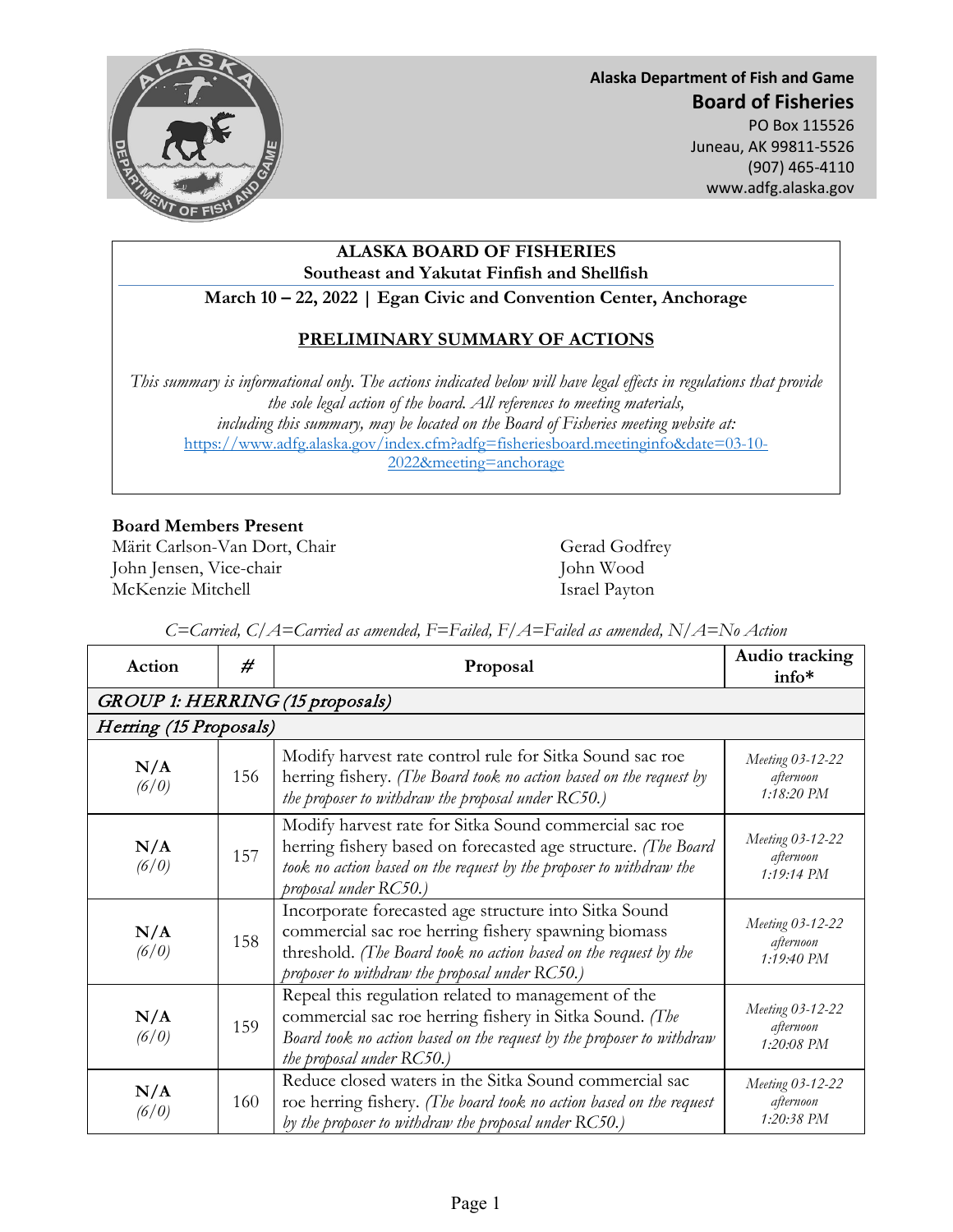

### **Board of Fisheries**  Southeast and Yakutat Finfish and Shellfish 2022

Summary of Actions

| Action                                                                                  | #   | Proposal                                                                                                                                                                                                                                                                                                                                                                                    | Audio tracking<br>info*                                                                  |  |
|-----------------------------------------------------------------------------------------|-----|---------------------------------------------------------------------------------------------------------------------------------------------------------------------------------------------------------------------------------------------------------------------------------------------------------------------------------------------------------------------------------------------|------------------------------------------------------------------------------------------|--|
| N/A<br>(6/0)                                                                            | 161 | Require a subsistence fishing permit to harvest herring roe<br>on branches in the Sitka Sound area. (The board took no action<br>based on the request by the proposer to withdraw the proposal under<br>$RC50$ .)                                                                                                                                                                           | Meeting 03-12-22<br>afternoon<br>1:21:11 PM                                              |  |
| $\mathbf C$<br>(6/0)                                                                    | 162 | Increase the possession limit for subsistence spawn-on-kelp<br>harvest.                                                                                                                                                                                                                                                                                                                     | Meeting 03-12-22<br>afternoon<br>1:21:40 PM                                              |  |
| F/A<br>(1/5)                                                                            | 163 | Establish equal share quotas for the Sitka sac roe purse<br>seine fishery. (The board failed this proposal which was substituted<br>with language found in RC20.)                                                                                                                                                                                                                           | Meeting 03-12-22<br>afternoon<br>1:28:07 PM                                              |  |
| N/A<br>(6/0)                                                                            | 164 | Establish equal share quotas for the Sitka Sound sac roe<br>herring purse seine fishery. (The Board took no action based on<br>action taken on Proposal 163.)                                                                                                                                                                                                                               | Meeting 03-12-22<br>afternoon<br>1:46:20 PM                                              |  |
| ${\bf F}$<br>(0/6)                                                                      | 165 | Allow unharvested Sitka sac roe quota to be harvested for<br>food and bait by herring sac roe purse seine permit holders.                                                                                                                                                                                                                                                                   | Meeting 03-12-22<br>afternoon<br>1:46:55 PM                                              |  |
| N/A<br>(5/0)                                                                            | 166 | Create an open pound herring spawn on kelp fishery in<br>Sitka Sound. (Jensen recused. The board took no action with its<br>finding the management plan in RC55 required additional public<br>review and would serve to help guide the Commercial Fisheries Entry<br>Commission in its review of potential regulatory action. The proposal<br>was substituted with language found in RC55.) | Meeting 03-12-22<br>afternoon<br>1:53:19 PM (Tabled)<br>Meeting 03-13-22<br>$9:11:28$ AM |  |
| ${\bf F}$<br>(0/5)                                                                      | 167 | Redefine the boundaries of the Hoonah Sound spawn-on-<br>kelp fishery (13-C) and the Sitka sac roe fishery (13-A/B).<br>(Jensen recused.)                                                                                                                                                                                                                                                   | Meeting 03-12-22<br>afternoon<br>2:03:59 PM                                              |  |
| $\mathbf F$<br>(0/6)                                                                    | 168 | Repeal commercial set gillnet sac roe herring fisheries in<br>Section 1-F.                                                                                                                                                                                                                                                                                                                  | Meeting 03-12-22<br>afternoon<br>2:07:59 PM                                              |  |
| $\mathbf F$<br>(0/6)                                                                    | 169 | Repeal commercial set gillnet sac roe herring fisheries in<br>Sections 1-E and 1-F.                                                                                                                                                                                                                                                                                                         | Meeting 03-12-22<br>afternoon<br>2:20:24 PM                                              |  |
| $\mathbf F$<br>(0/5)                                                                    | 233 | Remove districts 13-A and 13-B from Northern Southeast<br>herring spawn on kelp pound fishery administrative area.<br>(Jensen recused.)                                                                                                                                                                                                                                                     | Meeting 03-12-22<br>afternoon<br>2:23:48 PM                                              |  |
|                                                                                         |     | GROUP 2: COMMERCIAL, SUBSISTENCE, SPORT, PERSONAL USE GROUNDFISH (18                                                                                                                                                                                                                                                                                                                        |                                                                                          |  |
| proposals)<br>Commercial, Subsistence, Personal Use and Sport Groundfish (18 Proposals) |     |                                                                                                                                                                                                                                                                                                                                                                                             |                                                                                          |  |
| F<br>(0/6)                                                                              | 215 | Align state waters sablefish fishing season with federal<br>sablefish fishing season.                                                                                                                                                                                                                                                                                                       | Meeting 03-15-22<br>12:43:30 PM                                                          |  |
| F<br>(0/6)                                                                              | 216 | Extend sablefish fishing season to December 15.                                                                                                                                                                                                                                                                                                                                             | Meeting 03-15-22<br>12:47:05 PM                                                          |  |
| $\mathbf C$<br>(6/0)                                                                    | 217 | Adjust lingcod bycatch allocations between groundfish and<br>salmon fisheries.                                                                                                                                                                                                                                                                                                              | Meeting 03-15-22<br>12:51:09 PM                                                          |  |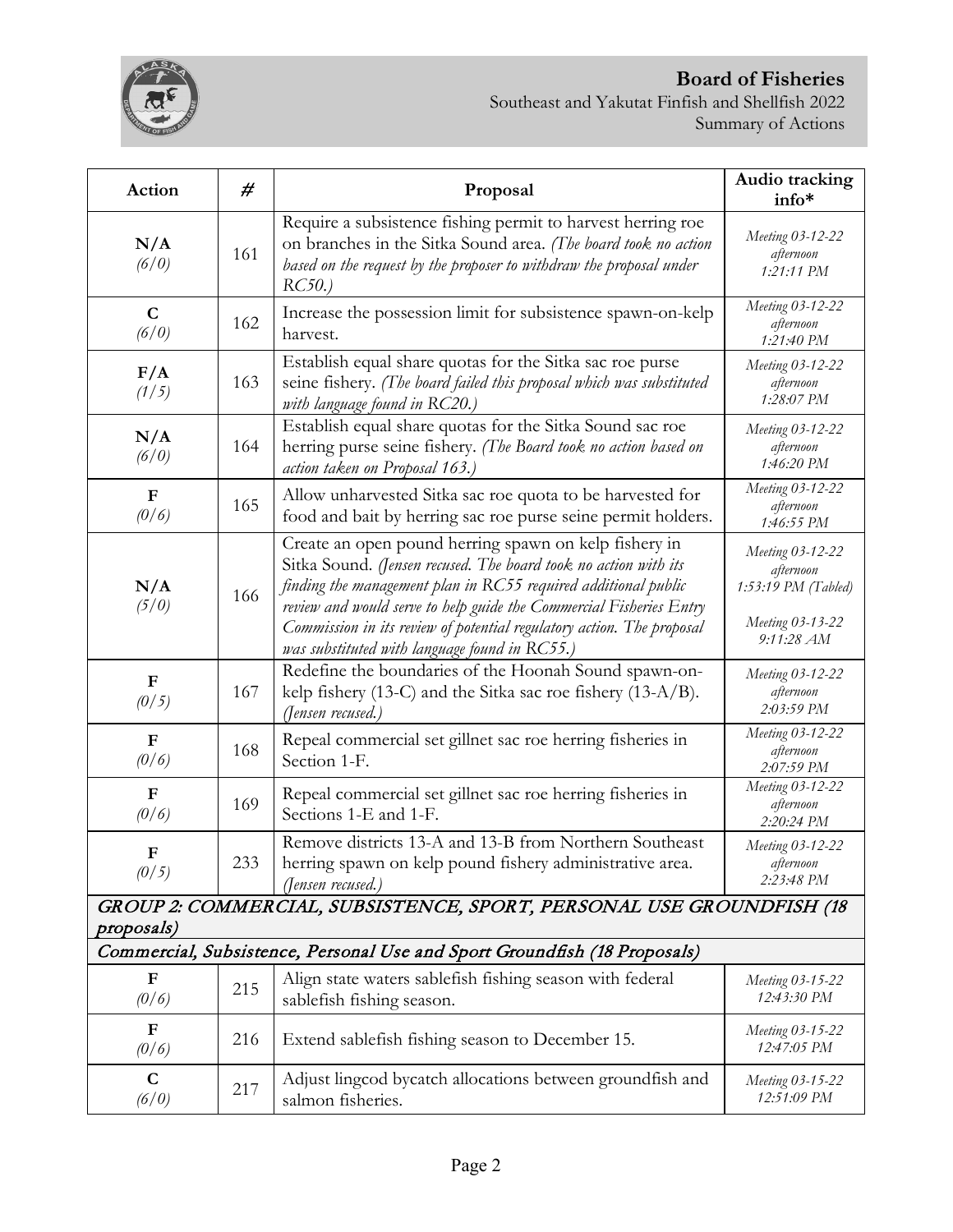

| Action               | #   | Proposal                                                                                                                                                                                                                                   | Audio tracking<br>info*         |
|----------------------|-----|--------------------------------------------------------------------------------------------------------------------------------------------------------------------------------------------------------------------------------------------|---------------------------------|
| $\mathbf C$<br>(6/0) | 218 | Establish registration requirements for the Pacific cod<br>directed fishery.                                                                                                                                                               | Meeting 03-15-22<br>12:55:58 PM |
| $\mathbf C$<br>(6/0) | 219 | Clarify lawful gear for rockfish retention.                                                                                                                                                                                                | Meeting 03-15-22<br>12:59:03 PM |
| $\mathbf C$<br>(6/0) | 220 | Allow pot gear in the Northern Southeast Inside Subdistrict<br>sablefish commercial fishery.                                                                                                                                               | Meeting 03-15-22<br>1:02:19 PM  |
| $\mathbf C$<br>(6/0) | 221 | Reduce the minimum inside diameter of circular escape<br>rings from four inches to three and three-fourths of an inch<br>on pots used to take sablefish.                                                                                   | Meeting 03-15-22<br>1:12:14 PM  |
| $\mathbf C$<br>(6/0) | 222 | Require CFEC permit holders fishing for groundfish or<br>halibut using hook-and-line, pot, or jig gear in the Eastern<br>Gulf of Alaska Area to retain and land all rockfish,<br>including thornyhead rockfish.                            | Meeting 03-15-22<br>1:22:50 PM  |
| $\mathbf C$<br>(6/0) | 223 | Establish and clarify gear specifications of a groundfish pot<br>for the subsistence and personal use sablefish fisheries.                                                                                                                 | Meeting 03-15-22<br>1:27:30 PM  |
| N/A<br>(6/0)         | 224 | Allow rod and reel as lawful gear to harvest rockfish for<br>personal use. (The board took no action based on action taken<br>under Proposal 226.)                                                                                         | Meeting 03-16-22<br>3:22:21 PM  |
| F/A<br>(1/5)         | 225 | Modify sablefish bag, possession, and nonresident annual<br>limits based on sablefish abundance in NSEI and SSEI<br>sections. (The board failed this proposal which was substituted with<br>language found in RC76.)                       | Meeting 03-15-22<br>1:33:21 PM  |
| C/A<br>(6/0)         | 226 | Establish bag and possession limit for slope rockfish. (The<br>board substituted Proposal 226 with the language in RC113.)                                                                                                                 | Meeting 03-16-22<br>2:56:01 PM  |
| N/A<br>(6/0)         | 227 | Reduce the nonpelagic rockfish bag and possession limits<br>and prohibit retention of yellow rockfish. (The board took no<br>action based on action taken under Proposal 226.)                                                             | Meeting 03-16-22<br>3:22:56 PM  |
| N/A<br>(6/0)         | 228 | Reduce the nonpelagic rockfish bag and possession limits<br>and prohibit the retention of yelloweye rockfish by<br>nonresidents in the SSEI Section. (The board took no action<br>based on action taken under Proposal 226.)               | Meeting 03-16-22<br>3:23:30 PM  |
| N/A<br>(6/0)         | 229 | Establish lingcod bag, possession, size, and annual limits<br>for nonresidents in the Central Southeast Outside Waters<br>section. (The board took no action based on the request by the<br>proposer to withdraw the proposal under RC74.) | Meeting 03-15-22<br>1:59:18 PM  |
| N/A<br>(6/0)         | 230 | Amend the Demersal shelf rockfish delegation of authority<br>and provisions for management to provide a resident<br>priority. (The board took no action based on action taken under<br>Proposal 226.)                                      | Meeting 03-16-22<br>3:24:14 PM  |
| $\mathbf F$<br>(0/6) | 231 | Amend harvest record recording requirements for lingcod.                                                                                                                                                                                   | Meeting 03-15-22<br>2:00:07 PM  |
| $\mathbf F$<br>(0/6) | 232 | Create a new spiny dogfish pot fishery in Southeast Alaska.                                                                                                                                                                                | Meeting 03-15-22<br>2:06:59 PM  |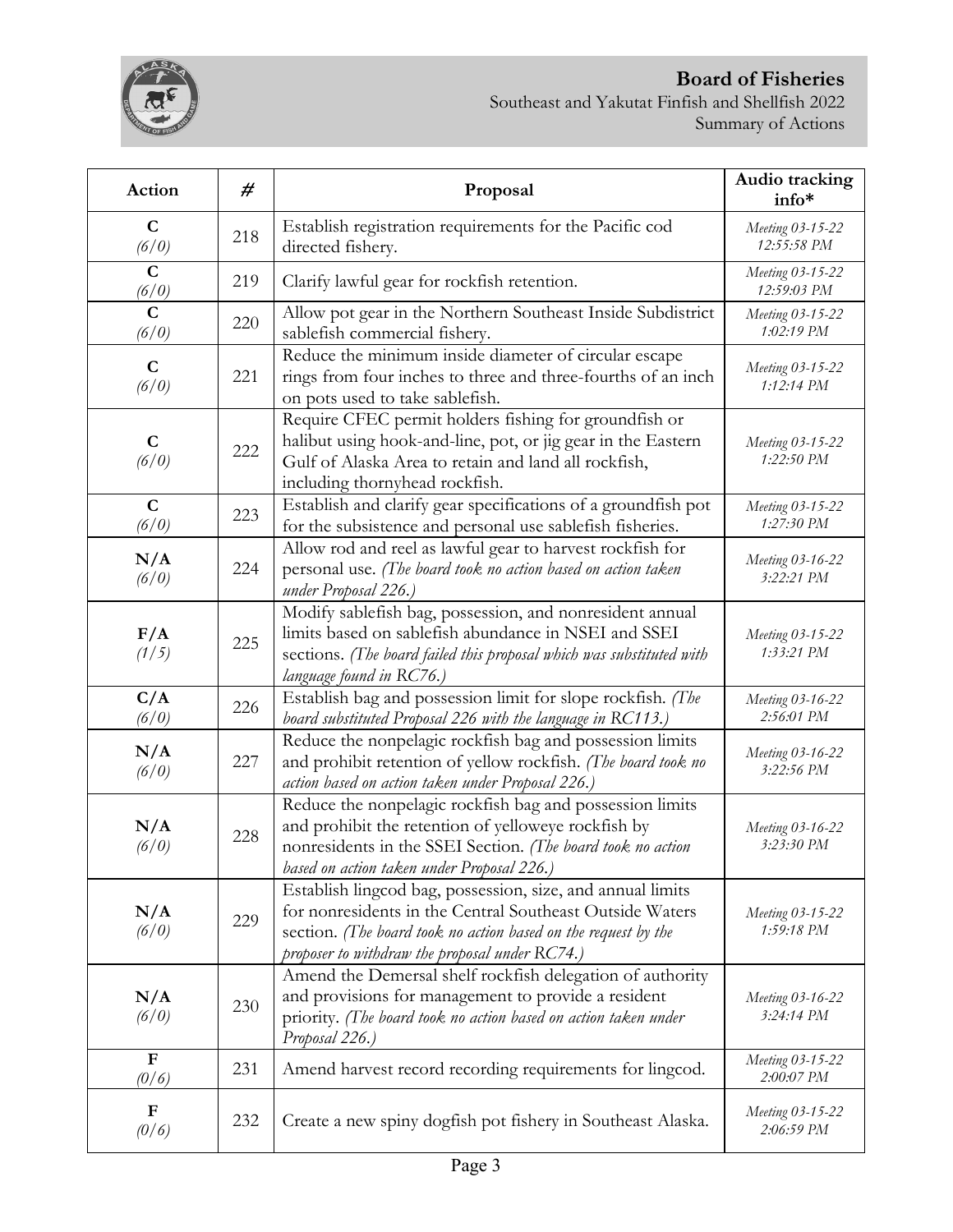

| Action               | #   | Proposal                                                                                                                                                                                                                                                                                            | Audio tracking<br>info*        |
|----------------------|-----|-----------------------------------------------------------------------------------------------------------------------------------------------------------------------------------------------------------------------------------------------------------------------------------------------------|--------------------------------|
|                      |     | GROUP 3: COMMERCIAL AND SPORT CRAB (25 proposals)                                                                                                                                                                                                                                                   |                                |
|                      |     | Commercial and Sport Crab (25 Proposals)                                                                                                                                                                                                                                                            |                                |
| ${\bf F}$<br>(2/3)   | 190 | Amend the Red King Crab Management Plan to include<br>trip limits and equal share quotas when harvestable surplus<br>is below threshold. (The board amended this proposal which was<br>substituted with language found in RC10, and further amended with<br>language in RC97. Jensen recused.)      | Meeting 03-15-22<br>2:48:51 PM |
| N/A<br>(5/0)         | 191 | Amend the Southeast Alaska Red King Crab Management<br>Plan to base harvestable surplus on historical fishery<br>performance information when surveys are not available.<br>(The board took no action based on the request by the proposer to<br>withdraw the proposal under RC81. Jensen recused.) | Meeting 03-15-22<br>3:41:42 PM |
| N/A<br>(5/0)         | 192 | Establish minimum guideline harvest level and guidance on<br>inseason adjustment of guideline harvest levels in the<br>Southeast Alaska golden king crab fishery. (The board took no<br>action based on the request by the proposer to withdraw the proposal<br>under RC71. Jensen recused.)        | Meeting 03-15-22<br>3:42:14 PM |
| $\mathbf C$<br>(5/0) | 193 | Extend northern boundary of the Southern management<br>area. (Jensen recused.)                                                                                                                                                                                                                      | Meeting 03-15-22<br>3:42:46 PM |
| $\mathbf C$<br>(5/0) | 194 | Remove Glacier Bay from the list of blue king crab fishing<br>areas within Registration Area A. (Jensen recused.)                                                                                                                                                                                   | Meeting 03-15-22<br>3:44:58 PM |
| C/A<br>(5/0)         | 195 | Extend Tanner crab fishing season in exploratory areas.<br>(The board carried this proposal which was substituted with language<br>found in RC67. Jensen recused.)                                                                                                                                  | Meeting 03-15-22<br>3:46:37 PM |
| $\mathbf C$<br>(4/1) | 196 | Reduce the commercial golden king crab pot limit in waters<br>of Registration Area A from 100 pots per vessel to 80 pots<br>per vessel. (Jensen recused.)                                                                                                                                           | Meeting 03-15-22<br>3:54:08 PM |
| N/A<br>(5/0)         | 197 | Modify Tanner crab harvest strategy definition of core,<br>non-core, and exploratory areas. (The board took no action<br>based on action taken on Proposal 195. Jensen recused.)                                                                                                                    | Meeting 03-15-22<br>4:05:46 PM |
| F<br>(0/5)           | 198 | Establish fixed start date for the Registration Area A<br>commercial Tanner crab fishery. (Jensen recused.)                                                                                                                                                                                         | Meeting 03-15-22<br>4:06:10 PM |
| $\mathbf F$<br>(0/5) | 199 | Allow operation of personal use, subsistence, or sport<br>Dungeness crab and shrimp pot gear during the<br>commercial king or Tanner crab fishery. (Jensen recused.)                                                                                                                                | Meeting 03-15-22<br>4:11:17 PM |
| C/A<br>(5/0)         | 200 | Close the Dungeness crab commercial and nonresident<br>sport fisheries in the vicinity of Klawock. (Proposal 200<br>amended by striking the word "nonresident". Jensen recused.)                                                                                                                    | Meeting 03-15-22<br>4:15:42 PM |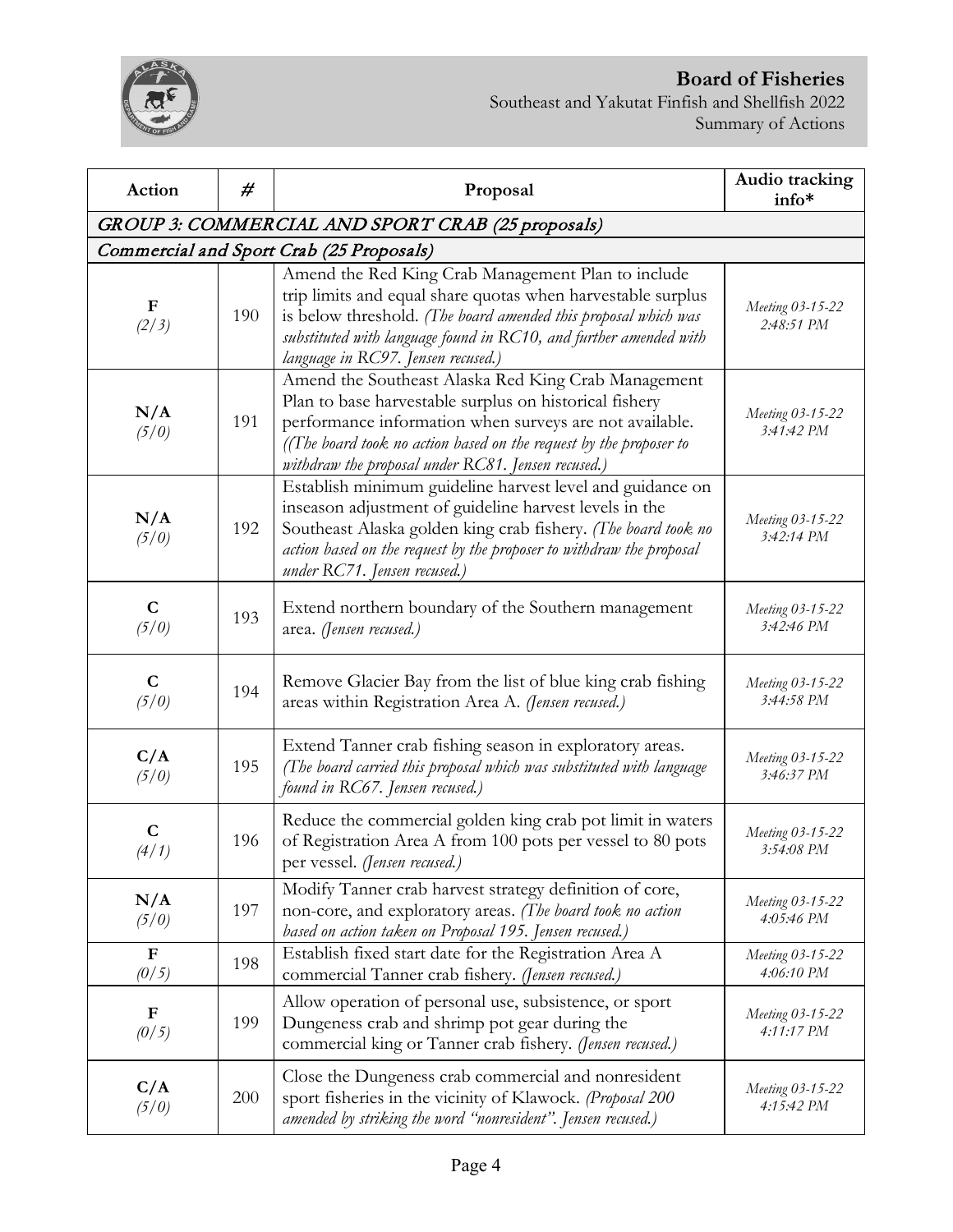

#### **Board of Fisheries**  Southeast and Yakutat Finfish and Shellfish 2022

Summary of Actions

| <b>Action</b> | #   | Proposal                                                                                                                                                                                                                                                                                       | Audio tracking<br>info*        |
|---------------|-----|------------------------------------------------------------------------------------------------------------------------------------------------------------------------------------------------------------------------------------------------------------------------------------------------|--------------------------------|
| N/A<br>(5/0)  | 201 | Expand closed water boundary lines for the Dungeness<br>crab commercial fishery in the Sitka Sound Special Use<br>Area during the summer season. (The board took no action<br>based due to the proposer, the Sitka Advisory Committee, later voting<br>down its own proposal. Jensen recused.) | Meeting 03-15-22<br>4:40:58 PM |
| $\mathbf{F}$  | 202 | Reduce waters closed to Dungeness crab commercial                                                                                                                                                                                                                                              | Meeting 03-15-22               |
| (3/2)         |     | fishing in Tenakee Inlet. (Jensen recused.)                                                                                                                                                                                                                                                    | 4:45:31 PM                     |
| $\mathbf F$   | 203 | Repeal closed waters for Dungeness crab commercial                                                                                                                                                                                                                                             | Meeting 03-15-22               |
| (1/4)         |     | fishing in Merrifield Bay and Port Protection. (Jensen recused.)                                                                                                                                                                                                                               | 4:55:08 PM                     |
| $\mathbf C$   | 204 | Close the Dungeness crab sport fishery in the vicinity of                                                                                                                                                                                                                                      | Meeting 03-15-22               |
| (4/1)         |     | Coffman Cove. (Jensen recused.)                                                                                                                                                                                                                                                                | 5:00:40 PM                     |
| F/A<br>(3/2)  | 205 | Close waters in Coffman Cove to commercial fishing for<br>Dungeness crab. (The board failed the proposal after it was<br>amended to adopt the location coordinates found in Proposal 204.<br>Jensen recused.)                                                                                  | Meeting 03-16-22<br>8:41:01 AM |
| $\mathbf C$   | 206 | Close the Dungeness crab sport fishery in the vicinity of                                                                                                                                                                                                                                      | Meeting 03-16-22               |
| (4/1)         |     | Whale Pass. (Jensen recused.)                                                                                                                                                                                                                                                                  | 8:52:56 AM                     |
| $\mathbf C$   | 207 | Close waters in Whale Pass to commercial fishing for                                                                                                                                                                                                                                           | Meeting 03-16-22               |
| (4/1)         |     | Dungeness crab. (Jensen recused.)                                                                                                                                                                                                                                                              | 9:09:01 AM                     |
| $\mathbf F$   | 208 | Close waters in Kasaan Bay to commercial fishing for                                                                                                                                                                                                                                           | Meeting 03-16-22               |
| (1/4)         |     | Dungeness crab. (Jensen recused.)                                                                                                                                                                                                                                                              | 9:15:02 AM                     |
| F<br>(0/5)    | 209 | Reduce the number of crab pots allowed and the<br>Dungeness crab bag limit for nonresident anglers in District<br>3. (Jensen recused.)                                                                                                                                                         | Meeting 03-16-22<br>9:29:58 AM |
| C/A<br>(4/1)  | 210 | Establish waters closed to commercial fishing for<br>Dungeness crab in Sukwaan Strait. (The board carried the<br>proposal after it was substituted with language found in RC88. Jensen<br>recused.)                                                                                            | Meeting 03-16-22<br>9:36:25 AM |
| $\mathbf F$   | 211 | Repeal and amend Dungeness crab fishing season in Sitka                                                                                                                                                                                                                                        | Meeting 03-16-22               |
| (0/5)         |     | Sound Special Use Area. (Jensen recused.)                                                                                                                                                                                                                                                      | 9:40:30 AM                     |
| $\mathbf F$   | 212 | Extend pot storage allowance after fishery closure. (Jensen                                                                                                                                                                                                                                    | Meeting 03-16-22               |
| (2/3)         |     | recused.)                                                                                                                                                                                                                                                                                      | 9:48:27 AM                     |
| $\mathbf F$   | 213 | Extend pot storage allowance after fishery closure. (Jensen                                                                                                                                                                                                                                    | Meeting 03-16-22               |
| (2/3)         |     | recused.)                                                                                                                                                                                                                                                                                      | 9:55:16 AM                     |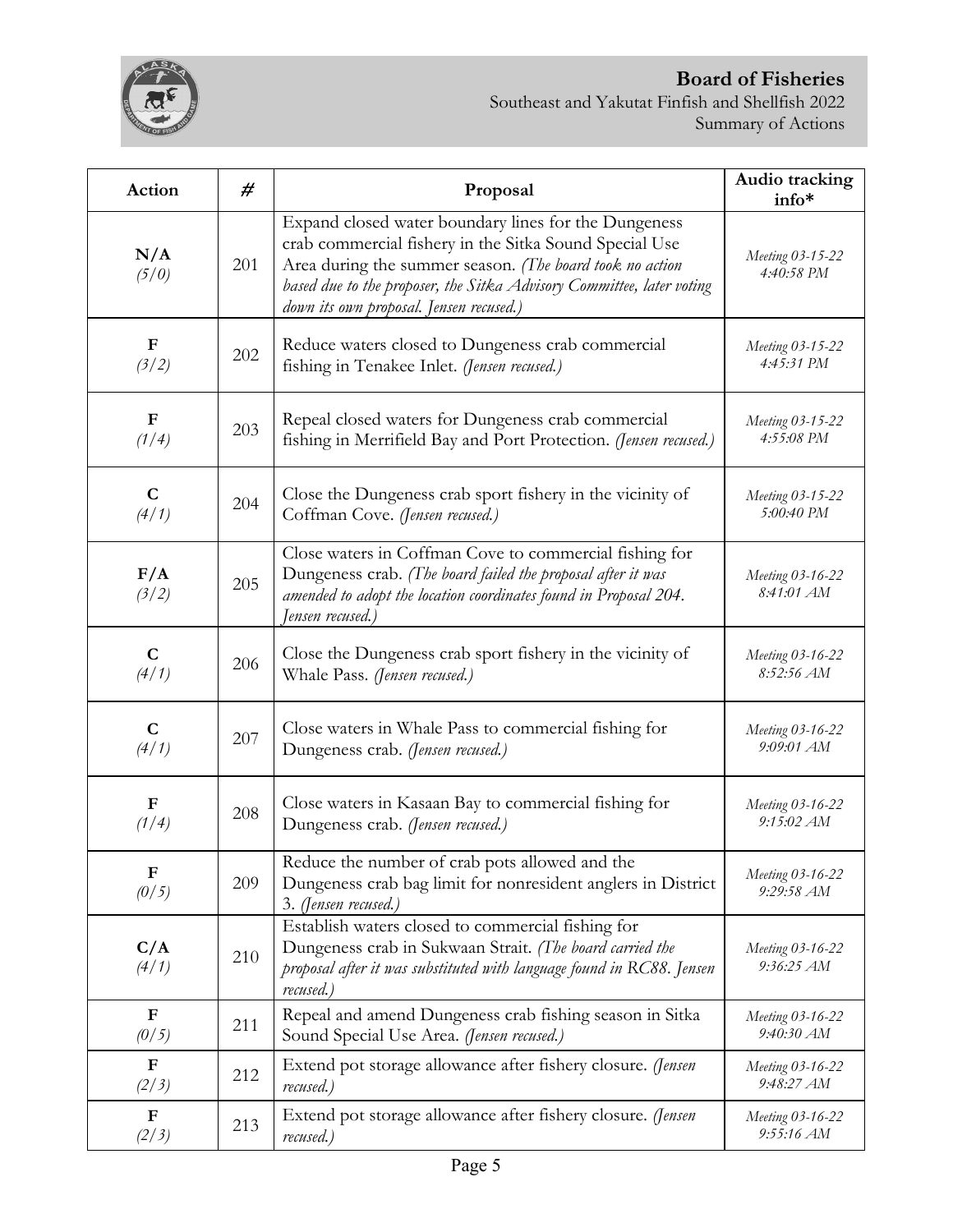

| <b>Action</b>                      | #   | Proposal                                                                                                                                                                                                                                                                                      | Audio tracking<br>info*         |
|------------------------------------|-----|-----------------------------------------------------------------------------------------------------------------------------------------------------------------------------------------------------------------------------------------------------------------------------------------------|---------------------------------|
| C/A<br>(5/0)                       | 214 | Clarify that Dungeness crab pots are circular in shape. (The<br>board carried this proposal which was substituted with language found<br>in RC84. Jensen recused.)                                                                                                                            | Meeting 03-16-22<br>9:57:38 AM  |
|                                    |     | GROUP 4: SUBSISTENCE SHELLFISH, COMMERCIAL AND SPORT SHRIMP,                                                                                                                                                                                                                                  |                                 |
|                                    |     | COMMERCIAL AND SPORT OTHER MISCELLANEOUS SHELLFISH (21 proposals)                                                                                                                                                                                                                             |                                 |
| Subsistence Shellfish (1 proposal) |     |                                                                                                                                                                                                                                                                                               |                                 |
| F/A<br>(0/6)                       | 170 | Establish a positive customary and traditional use finding<br>for shellfish and plants for all intertidal areas of Southeast<br>Alaska and Yakutat. (The board failed the proposal after amending<br>it to strike "shellfish and plants" and replace it with the list of species<br>in RC86.) | Meeting 03-16-22<br>10:42:45 AM |
|                                    |     | Commercial and Sport Shrimp (15 proposals)                                                                                                                                                                                                                                                    |                                 |
| N/A<br>(6/0)                       | 171 | Change the start of the pot shrimp season from October to<br>after March. (The board took no action based on the action taken<br>under Proposal 172.)                                                                                                                                         | Meeting 03-16-22<br>11:55:01 AM |
| $\mathbf C$<br>(4/2)               | 172 | Change the pot shrimp fishery from a fall/winter season to<br>a spring/summer season.                                                                                                                                                                                                         | Meeting 03-16-22<br>11:04:36 AM |
| N/A<br>(6/0)                       | 173 | Change the pot shrimp fishery from a fall/winter season to<br>a spring/summer season. (The board took no action based on the<br>action taken under Proposal 172.)                                                                                                                             | Meeting 03-16-22<br>11:55:30 AM |
| N/A<br>(6/0)                       | 174 | Change the pot shrimp season in Districts 2 and 6 from a<br>fall/winter season to spring/summer season. (The board took<br>no action based on the action taken under Proposal 172.)                                                                                                           | Meeting 03-16-22<br>11:55:53 AM |
| $\mathbf{F}$<br>(0/6)              | 175 | Limit the number of shrimp pots that may be deployed on<br>a longline to 10.                                                                                                                                                                                                                  | Meeting 03-16-22<br>1:37:32 PM  |
| $\mathbf F$<br>(0/6)               | 176 | Reduce the number of shrimp pots that a vessel may fish.                                                                                                                                                                                                                                      | Meeting 03-16-22<br>1:41:30 PM  |
| F<br>(0/6)                         | 177 | Establish closed waters in the Hydaburg area of Section 3-<br>А.                                                                                                                                                                                                                              | Meeting 03-16-22<br>1:44:03 PM  |
| ${\bf F}$<br>(0/6)                 | 178 | Expand waters closed to commercial pot shrimp fishery in<br>Kasaan Bay.                                                                                                                                                                                                                       | Meeting 03-16-22<br>1:49:13 PM  |
| N/A<br>(6/0)                       | 179 | Expand waters closed to commercial pot shrimp fishery in<br>Twelve-Mile Arm. (The board took no action based on the action<br>taken under Proposal 178.)                                                                                                                                      | Meeting 03-16-22<br>1:55:54 PM  |
|                                    | 241 | Define shrimp. (The board heard public input on Proposal 241<br>which will be reviewed again and deliberated on at the Statewide<br>Shellfish meeting, March 26-April 2, 2022.)                                                                                                               | Meeting 03-16-22<br>1:56:12 PM  |
| $\mathbf F$<br>(0/6)               | 180 | Repeal observer coverage requirement.                                                                                                                                                                                                                                                         | Meeting 03-16-22<br>1:56:58 PM  |
| N/A<br>(6/0)                       | 181 | Open a directed sidestripe beam trawl fishery in District 8<br>for remainder of November-February season once the                                                                                                                                                                             | Meeting 03-16-22<br>2:02:50 PM  |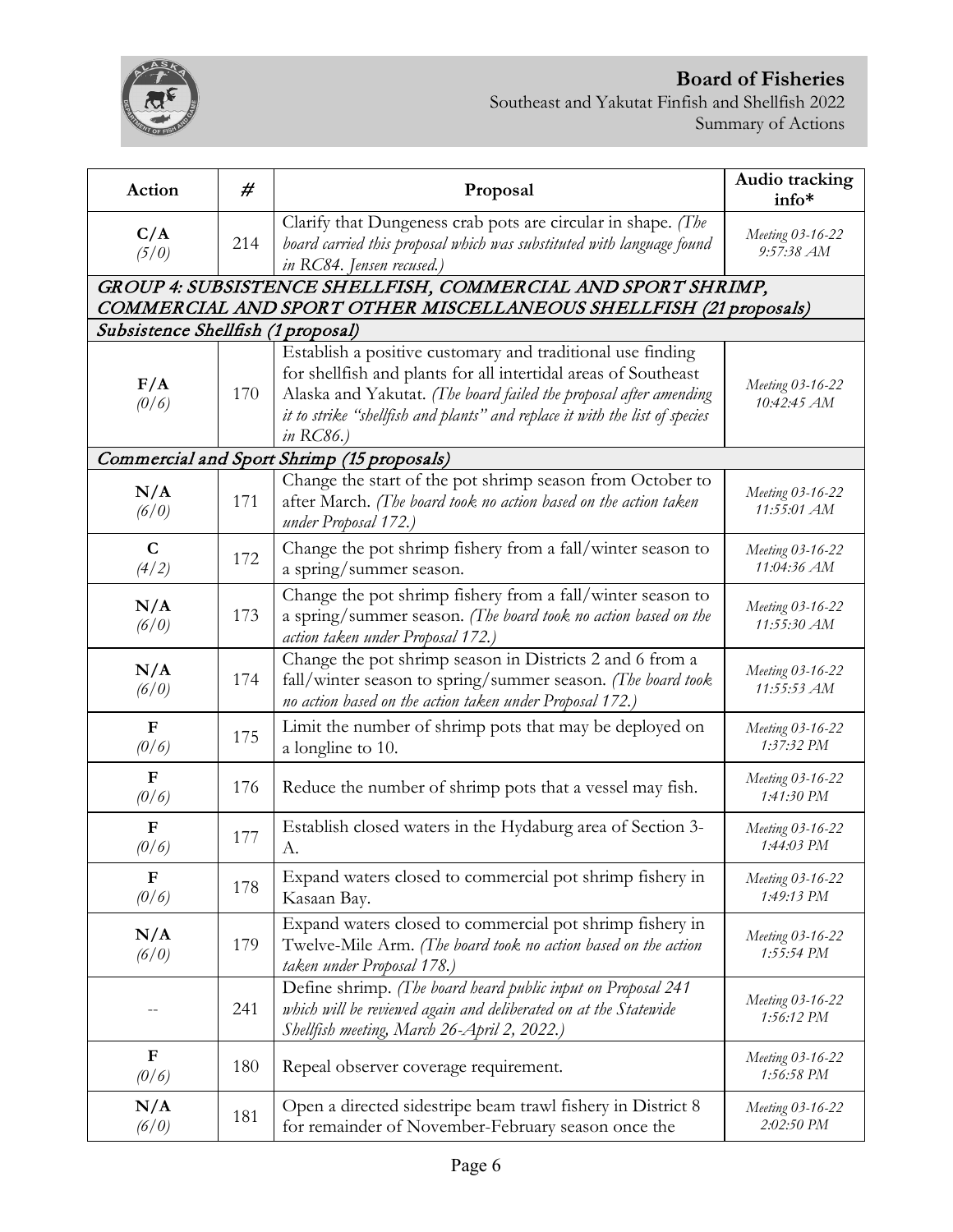

| Action                     | #   | Proposal                                                                                                                                                                                                                                                                                                                     | Audio tracking<br>info*        |
|----------------------------|-----|------------------------------------------------------------------------------------------------------------------------------------------------------------------------------------------------------------------------------------------------------------------------------------------------------------------------------|--------------------------------|
|                            |     | directed shrimp beam trawl fishery has closed. (The board<br>took no action based on a request by the proposer to withdraw the<br>proposal in PC54.)                                                                                                                                                                         |                                |
| $\mathbf C$<br>(6/0)       | 182 | Divide the District 15 GHR into two fishing areas with<br>distinct GHRs for the new areas.                                                                                                                                                                                                                                   | Meeting 03-16-22<br>2:03:19 PM |
| $\mathbf{F}$<br>(0/6)      | 183 | Establish tunnel eye size requirements for ridged mesh<br>shrimp pots in the personal use and sport fisheries.                                                                                                                                                                                                               | Meeting 03-16-22<br>2:06:48 PM |
| C/A<br>(5/1)               | 184 | Clarify the practice of long-lining shrimp pots in the sport<br>fishery. (The board amended the proposal to clarify that there will be<br>one buoy for each pot in the sport fishery.)                                                                                                                                       | Meeting 03-16-22<br>2:10:47 PM |
|                            |     | Commercial and Sport Other Miscellaneous Shellfish (5 proposals)                                                                                                                                                                                                                                                             |                                |
| N/A<br>(6/0)               | 185 | Allow the use of artificial lights as an attractant when taking<br>squid. (The board took no action because the use of artificial lights is<br>currently allowable. Passing the proposal would have no regulatory<br>$effect.$ )                                                                                             | Meeting 03-16-22<br>2:19:15 PM |
| T<br>(6/0)                 | 186 | Allow the take of squid with hook and line gear with an<br>unlimited number of hooks. (The board agreed to table the<br>proposal to the Statewide Shellfish meeting when it considered squid<br>populations were beginning to migrate to areas further north and a<br>statewide gear specification would be more effective.) | Meeting 03-16-22<br>2:21:10 PM |
| $\mathbf C$<br>(5/0)       | 187 | Allow the department to modify weekly fishing periods by<br>emergency order during the weeks of Christmas and New<br>Year's Day. (The board provided its intent that carrying this<br>proposal does not increase the number of days that may be fished in a<br>week. Jensen recused.)                                        | Meeting 03-16-22<br>2:34:27 PM |
| $\mathbf C$<br>(5/0)       | 188 | Change the start of the sea cucumber fishery from October<br>1 to the first Monday or Tuesday of October. (Jensen recused.)                                                                                                                                                                                                  | Meeting 03-16-22<br>2:42:27 PM |
| ${\bf F}$<br>(2/4)         | 189 | Allow the department to increase the number of divers<br>allowed to fish from a vessel from two to four by<br>emergency order.                                                                                                                                                                                               | Meeting 03-16-22<br>2:44:20 PM |
|                            |     | <b>GROUP 5: KING SALMON (16 proposals)</b>                                                                                                                                                                                                                                                                                   |                                |
| King Salmon (16 Proposals) |     |                                                                                                                                                                                                                                                                                                                              |                                |
| C/A<br>(4/1)               | 80  | Amend regulation to address payback provisions when the<br>State of Alaska king salmon fisheries exceed Alaska's annual<br>king salmon all-gear harvest ceiling. (The board substituted<br>Proposal 80 with language found in RC179. Jensen recused.)                                                                        | Meeting 03-20-22<br>4:30:18 PM |
| N/A<br>(5/0)               | 81  | Allocate any Alaska all gear-allocation king salmon<br>remaining after September 1 to the commercial troll fishery.<br>(The board took no action based on the action taken on Proposal 82.<br>Jensen recused.)                                                                                                               | Meeting 03-20-22<br>4:40:48 PM |
| C/A<br>(5/0)               | 82  | Amend the Southeast Alaska King Salmon Management<br>Plan to align with the provisions of the 2019–2028 Pacific                                                                                                                                                                                                              | Meeting 03-20-22<br>4:08:13 PM |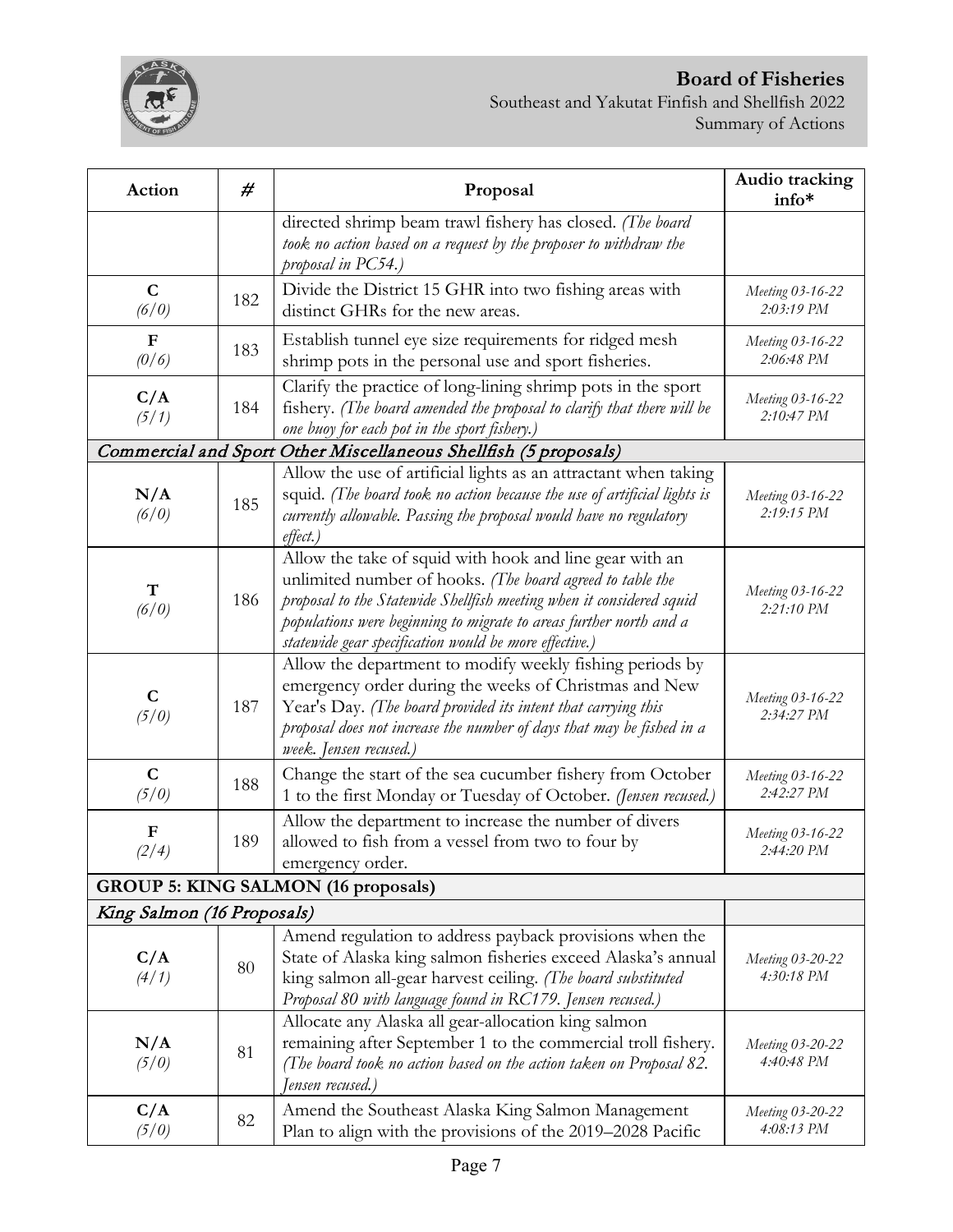

| Action               | #  | Proposal                                                                                                                                                                                                                                                                                                                                                  | Audio tracking<br>info*        |
|----------------------|----|-----------------------------------------------------------------------------------------------------------------------------------------------------------------------------------------------------------------------------------------------------------------------------------------------------------------------------------------------------------|--------------------------------|
|                      |    | Salmon Treaty annex. (The board substituted Proposal 82 with<br>the language found in RC178. Jensen recused.)                                                                                                                                                                                                                                             |                                |
| N/A<br>(5/0)         | 83 | Amend the Southeast Alaska King Salmon Management<br>Plan to manage for an average sport harvest of 20% of the<br>sport/troll allocation with commensurate regulations<br>addressing sport fishery overages in the commercial troll<br>fishery. (The board took no action based on the action taken on<br>Proposal 82. Jensen recused.)                   | Meeting 03-20-22<br>4:41:28 PM |
| N/A<br>(5/0)         | 84 | Amend the Southeast Alaska King Salmon Management<br>Plan to ensure no closure of the resident king salmon<br>fishery due to allocation concerns. (The board took no action<br>based on the action taken on Proposal 82. Jensen recused.)                                                                                                                 | Meeting 03-20-22<br>4:42:00 PM |
| N/A<br>(5/0)         | 85 | Amend the Southeast Alaska King Salmon Management<br>Plan to manage for a resident priority by implementing<br>closed periods and reducing bag limits for nonresidents.<br>(The board took no action based on the action taken on Proposal 82.<br>Jensen recused.)                                                                                        | Meeting 03-20-22<br>4:42:31 PM |
| N/A<br>(5/0)         | 86 | Amend the Southeast Alaska King Salmon Management<br>Plan to manage for a resident priority by implementing<br>closed periods and reducing bag limits for nonresidents.<br>(The board took no action based on the action taken on Proposal 82.<br>Jensen recused.)                                                                                        | Meeting 03-20-22<br>4:43:02 PM |
| N/A<br>(5/0)         | 87 | Make numerous changes to management of commercial<br>troll and sport fisheries for king salmon in Southeast<br>Alaska. (The board took no action based on a lack of regulatory<br><i>authority</i> . Jensen recused.)                                                                                                                                     | Meeting 03-20-22<br>4:43:35 PM |
| N/A<br>(5/0)         | 88 | Amend the Southeast Alaska King Salmon Management<br>Plan to manage for a sliding sport allocation between 16<br>and 24 percent with commensurate commercial troll fishery<br>allocation modification under commercial regulation. (The<br>board took no action based on the proposer's request to withdraw the<br>proposal under PC342. Jensen recused.) | Meeting 03-20-22<br>4:44:21 PM |
| $\mathbf F$<br>(0/5) | 89 | Allow the use of two additional fishing lines during periods<br>of king salmon nonretention in all of the Southeast-Yakutat<br>area if there is more than one CFEC power troll permit<br>holder on board the vessel. (Jensen recused.)                                                                                                                    | Meeting 03-20-22<br>4:44:57 PM |
| $\mathbf F$<br>(0/5) | 90 | Change trigger to from an annual abundance index (AI)<br>number to a District 13 earlywinter power troll CPUE tier.<br>(Jensen recused.)                                                                                                                                                                                                                  | Meeting 03-20-22<br>4:49:38 PM |
| $\mathbf F$<br>(0/5) | 91 | Reallocate the annual troll harvest allocation between the<br>winter, spring and summer troll fisheries. (Jensen recused.)                                                                                                                                                                                                                                | Meeting 03-20-22<br>4:52:52 PM |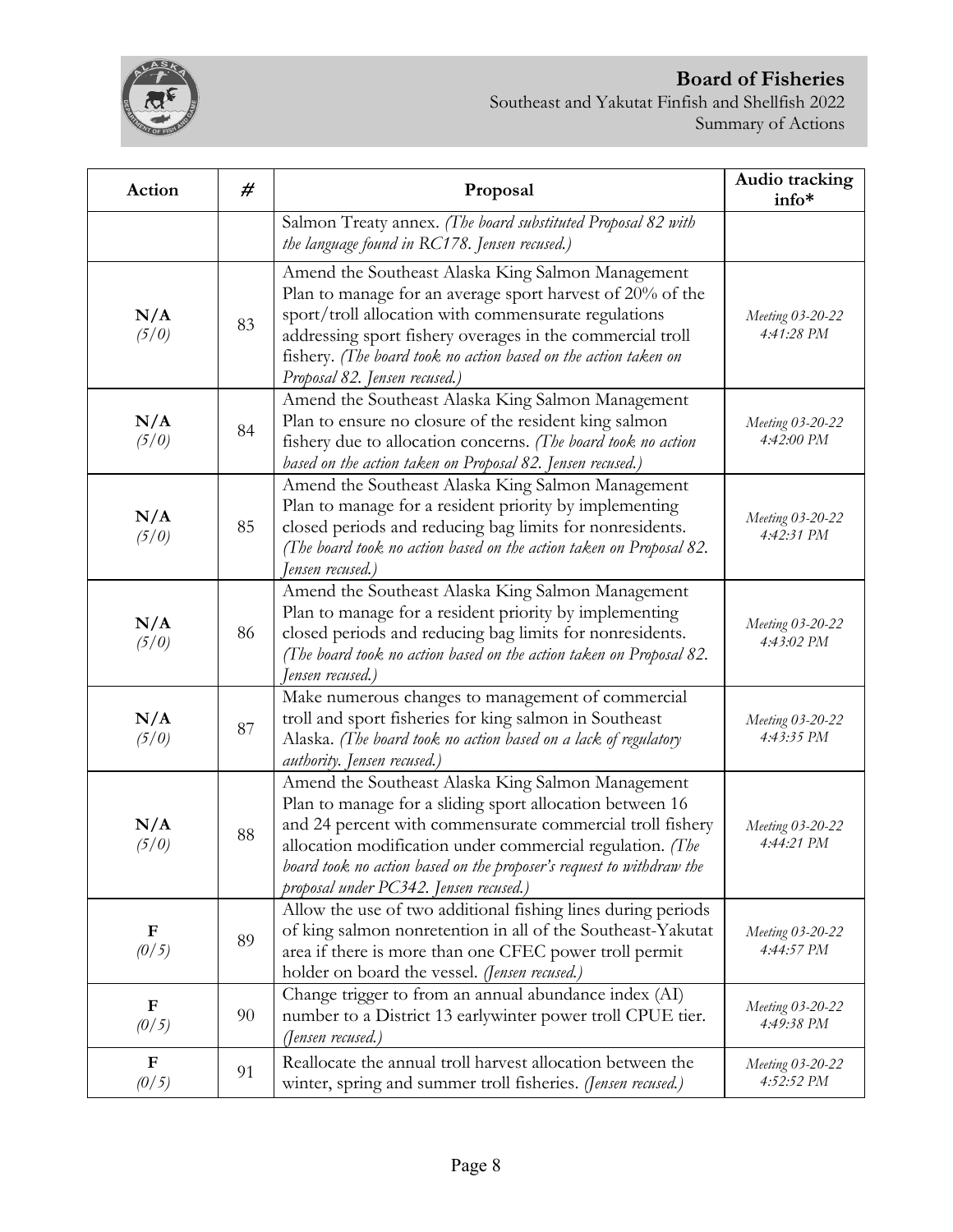

#### **Board of Fisheries**  Southeast and Yakutat Finfish and Shellfish 2022

Summary of Actions

| <b>Action</b>                                                           | #   | Proposal                                                                                                                                                                                                                                                                       | Audio tracking<br>info*         |
|-------------------------------------------------------------------------|-----|--------------------------------------------------------------------------------------------------------------------------------------------------------------------------------------------------------------------------------------------------------------------------------|---------------------------------|
| $\mathbf F$<br>(0/5)                                                    | 92  | Allow retention of king salmon greater than 26 inches in<br>hatchery terminal harvest areas by commercial trollers.<br>(Jensen recused.)                                                                                                                                       | Meeting 03-20-22<br>4:59:55 PM  |
| N/A<br>(5/0)                                                            | 93  | Amend the Southeast Alaska King Salmon Management<br>Plan by reducing the maximum nonresident annual limit to<br>three king salmon. (The board took no action based on the action<br>taken on Proposal 82. Jensen recused.)                                                    | Meeting 03-20-22<br>5:02:56 PM  |
| N/A<br>(5/0)                                                            | 94  | Amend the Southeast Alaska King Salmon Management<br>Plan to manage for a resident priority by implementing<br>specific closed periods and reducing annual limits for<br>nonresidents. (The board took no action based on the action taken<br>on Proposal 82. Jensen recused.) | Meeting 03-20-22<br>5:03:42 PM  |
| N/A<br>(5/0)                                                            | 95  | Amend the Southeast Alaska King Salmon Management<br>Plan to provide for inseason liberalization of management<br>measures when the sport fish allocation will not be met.<br>(The board took no action based on the action taken on Proposal 82.<br>Jensen recused.)          | Meeting 03-20-22<br>5:04:17 PM  |
| <b>GROUP 6: ENHANCEMENT AND SPECIAL HARVEST AREAS (14</b><br>proposals) |     |                                                                                                                                                                                                                                                                                |                                 |
| Enhancement and Special Harvest Areas (14 Proposals)                    |     |                                                                                                                                                                                                                                                                                |                                 |
| C/A<br>(5/0)                                                            | 96  | Expand waters of Herring Bay Terminal Harvest Area open<br>to commercial troll fishing. (The board amended the proposal to<br>change the closing date to July 31. Jensen recused.)                                                                                             | Meeting 03-20-22<br>10:11:42 AM |
| $\mathbf F$<br>(0/5)                                                    | 97  | Establish waters closed to commercial purse seine and drift<br>gillnet gear but open to commercial troll gear in the Anita<br>Bay Terminal Harvest Area when spring troll areas in<br>District 6 and 8 are closed. (Jensen recused.)                                           | Meeting 03-20-22<br>10:17:48 AM |
| C/A<br>(5/0)                                                            | 98  | Change the ratio of drift gillnet to purse seine openings<br>from 2:1 to 1:2 in the Anita Bay Terminal Harvest Area.<br>(The board amended the proposal to have a 1:1 rotation and remove<br>the sunset date. Jensen recused.)                                                 | Meeting 03-20-22<br>10:23:03 AM |
| F<br>(0/5)                                                              | 99  | Establish a gear rotation between purse seine and troll gear<br>in the Southeast Cove Terminal Harvest area. (Jensen recused.)                                                                                                                                                 | Meeting 03-20-22<br>10:27:30 AM |
| $\mathbf F$<br>(0/5)                                                    | 100 | Remove drift gillnet gear from allowed gear to participate in<br>the Southeast Cove THA common property fisheries.<br>(Jensen recused.)                                                                                                                                        | Meeting 03-20-22<br>10:32:40 AM |
| $\mathbf F$<br>(0/5)                                                    | 101 | Modify management plan to further consider potential<br>effect of hatchery-produced salmon on wild-stock salmon.<br>(Jensen recused.)                                                                                                                                          | Meeting 03-20-22<br>10:35:05 AM |
| C/A<br>(5/0)                                                            | 102 | Change the ratio of drift gillnet to purse seine openings<br>from 2:1 to 1:2 in the Deep Inlet Terminal Harvest Area.<br>(The board substituted the proposal with language found in RC173<br>and clarified the sunset date is removed. Jensen recused.)                        | Meeting 03-20-22<br>10:44:13 AM |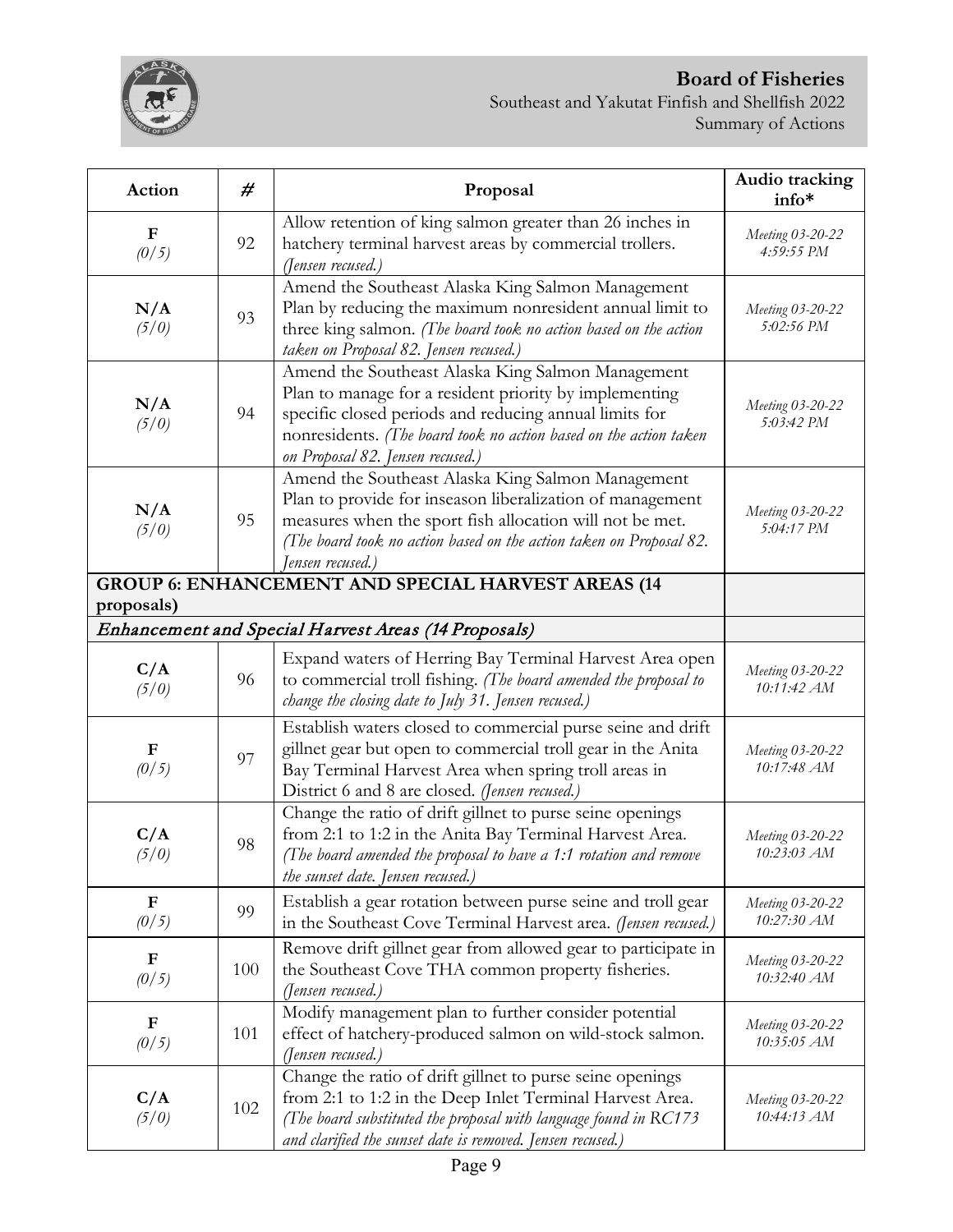| Action                           | #   | Proposal                                                                                                                                                                                                                                                | Audio tracking<br>info*         |
|----------------------------------|-----|---------------------------------------------------------------------------------------------------------------------------------------------------------------------------------------------------------------------------------------------------------|---------------------------------|
| $\mathbf F$<br>(0/5)             | 103 | Modify net gear allocation guidelines to further consider<br>potential effect of hatchery produced salmon on wild-stock<br>salmon and wild-stock salmon management. (Jensen recused.)                                                                   | Meeting 03-20-22<br>11:07:52 AM |
| $\mathbf F$<br>(0/5)             | 104 | Create a management plan for hatchery returns to Burnett<br>Inlet. (Jensen recused.)                                                                                                                                                                    | Meeting 03-20-22<br>11:10:35 AM |
| $\mathbf C$<br>(5/0)             | 105 | Create a management plan for hatchery returns to Port<br>Saint Nicholas. (Jensen recused.)                                                                                                                                                              | Meeting 03-20-22<br>11:14:34 AM |
| $\mathbf C$<br>(5/0)             | 106 | Modify boundaries of the Port Saint Nicholas Special<br>Harvest Area and allow use of drift gillnet gear for cost<br>recovery operations. (Jensen recused.)                                                                                             | Meeting 03-20-22<br>11:20:16 AM |
| $\mathbf C$<br>(5/0)             | 107 | Create a management plan for hatchery returns to Port<br>Asumcion. (Jensen recused.)                                                                                                                                                                    | Meeting 03-20-22<br>11:24:50 AM |
| $\mathbf C$<br>(5/0)             | 108 | Create a special harvest area for Port Asumcion. (Jensen<br>recused.)                                                                                                                                                                                   | Meeting 03-20-22<br>11:30:05 AM |
| $\mathbf C$<br>(5/0)             | 109 | Establish a hatchery special harvest area in Carroll Inlet.<br>(Jensen recused.)                                                                                                                                                                        | Meeting 03-20-22<br>11:32:59 AM |
|                                  |     | GROUP 7: COMMERCIAL SALMON (16 proposals)                                                                                                                                                                                                               |                                 |
| Commercial Salmon (16 Proposals) |     |                                                                                                                                                                                                                                                         |                                 |
| F<br>(0/6)                       | 110 | Require reporting and recovery of lost drift gillnet gear.                                                                                                                                                                                              | Meeting 03-22-22<br>8:53:24 AM  |
| $\mathbf F$<br>(0/5)             | 111 | Change the maximum drift gillnet mesh size during periods<br>established by emergency order from 6 inches to 6 and one-<br>eight inches. (Jensen recused.)                                                                                              | Meeting 03-22-22<br>8:58:24 AM  |
| $\mathbf F$<br>(0/5)             | 112 | Provide the department authority to allow drift gillnets of<br>up to 90 meshes in depth to be used in the District 11 drift<br>gillnet fishery beginning in SW 34. (Jensen recused.)                                                                    | Meeting 03-22-22<br>9:03:12 AM  |
| $\mathbf F$<br>(0/5)             | 113 | Change the maximum mesh size during periods established<br>by emergency order from 6 inches to a range of five and<br>one-quarter to 6 inches and define dates in Districts 6, 8<br>and 11 when the mesh size will be implemented. (Jensen<br>recused.) | Meeting 03-22-22<br>9:09:37 AM  |
| $\mathbf F$<br>(0/5)             | 114 | Allow the use of fishing rods in conjunction with<br>downriggers by hand trollers. (Jensen recused.)                                                                                                                                                    | Meeting 03-22-22<br>9:14:59 AM  |
| $\mathbf F$<br>(0/5)             | 115 | Modify the start date of the winter troll fishery. (Jensen<br>recused.)                                                                                                                                                                                 | Meeting 03-22-22<br>9:27:09 AM  |
| $\mathbf F$<br>(0/5)             | 116 | Require retention of king salmon caught during periods of<br>nonretention to be retained if they are deemed too injured                                                                                                                                 | Meeting 03-22-22<br>9:37:26 AM  |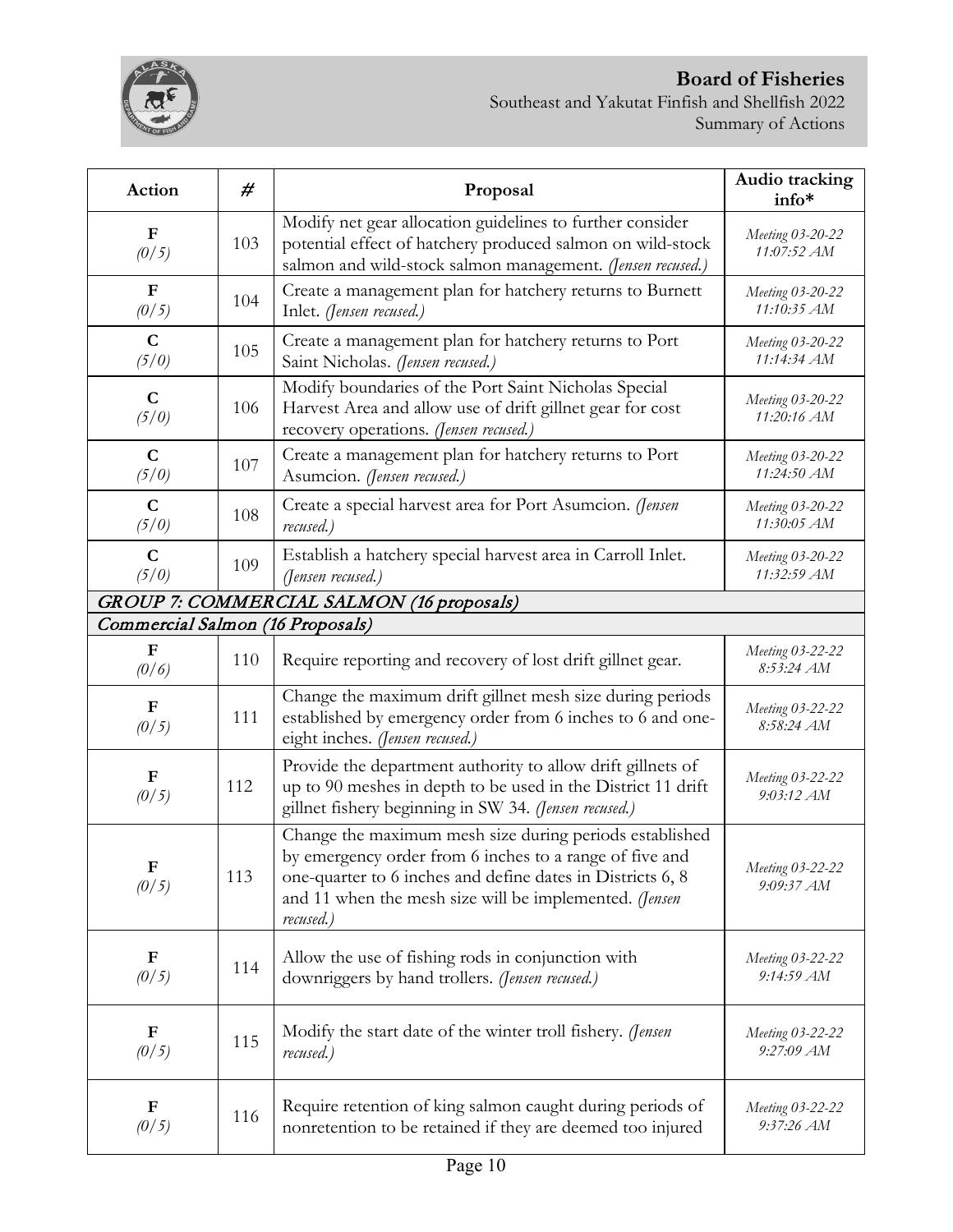

| Action                                                                                                                        | #   | Proposal                                                                                                                                                                                                                                               | Audio tracking<br>info*         |
|-------------------------------------------------------------------------------------------------------------------------------|-----|--------------------------------------------------------------------------------------------------------------------------------------------------------------------------------------------------------------------------------------------------------|---------------------------------|
|                                                                                                                               |     | to be released and set price at one dollar for selling retained<br>fish. (Jensen recused.)                                                                                                                                                             |                                 |
| $\mathbf F$<br>(0/5)                                                                                                          | 276 | Allow for the retention of salmon during periods of<br>commercial nonretention when the sport fishery in the area<br>is open for that species. (Jensen recused.)                                                                                       | Meeting 03-22-22<br>9:40:01 AM  |
| F/A<br>(3/2)                                                                                                                  | 117 | Allow trollers the use of two additional fishing lines in<br>designated chum troll fishing areas in August and<br>September. (The board failed the proposal after it was substituted<br>with language found in RC183. Jensen recused.)                 | Meeting 03-22-22<br>9:44:47 AM  |
| ${\bf F}$<br>(0/5)                                                                                                            | 118 | Modify the boundaries of Districts 6 and 8 in Sumner<br>Strait. (Jensen recused.)                                                                                                                                                                      | Meeting 03-22-22<br>10:00:28 AM |
| $\mathbf C$<br>(5/0)                                                                                                          | 119 | Create a new section in District 6 and reimplement the<br>Section 6-D Pink Salmon Management Plan. (Jensen recused.)                                                                                                                                   | Meeting 03-22-22<br>10:04:04 AM |
| N/A<br>(5/0)                                                                                                                  | 120 | Remove Section 6-D closure to fishing with drift gillnet<br>gear during the month of August. (The board took no action<br>based on a request by the proposer to withdraw the proposal under<br>RC121. Jensen recused.)                                 | Meeting 03-22-22<br>10:09:07 AM |
| N/A<br>(5/0)                                                                                                                  | 121 | Establish waters closed to commercial drift gillnet fishing in<br>and around Coffman Cove. (The board took no action based on<br>a request by the proposer to withdraw the proposal under RC101.<br>Jensen recused.)                                   | Meeting 03-22-22<br>10:09:48 AM |
| $\mathbf C$<br>(5/0)                                                                                                          | 122 | Remove sunset date so regulation remains in effect. (Jensen<br>recused.)                                                                                                                                                                               | Meeting 03-22-22<br>10:10:15 AM |
| N/A<br>(5/0)                                                                                                                  | 123 | Remove the sunset date so regulation remains in effect and<br>change effective end date of the plan from July 22 to July<br>15. (The board took no action based on a request by the proposer to<br>withdraw the proposal under RC176. Jensen recused.) | Meeting 03-22-22<br>10:18:51 AM |
| N/A<br>(5/0)                                                                                                                  | 124 | Establish additional guidelines for the department to<br>manage the District 12 purse seine fishery north of Point<br>Marsden. (The board took no action based on action taken on<br>Proposal 122. Jensen recused.)                                    | Meeting 03-22-22<br>10:19:28 AM |
| SOUTHEAST AREA AND YAKUTAT AREA SUBSISTENCE, PERSONAL USE, AND<br>SPORT SALMON AND OTHER NONGROUNDFISH FINFISH (32 proposals) |     |                                                                                                                                                                                                                                                        |                                 |
|                                                                                                                               |     | Subsistence / Personal Use/Sport (32 Proposals)                                                                                                                                                                                                        |                                 |
| $\mathbf C$<br>(6/0)                                                                                                          | 125 | Clarify language for subsistence take of coho and king<br>salmon.                                                                                                                                                                                      | Meeting 03-22-22<br>10:53:44 AM |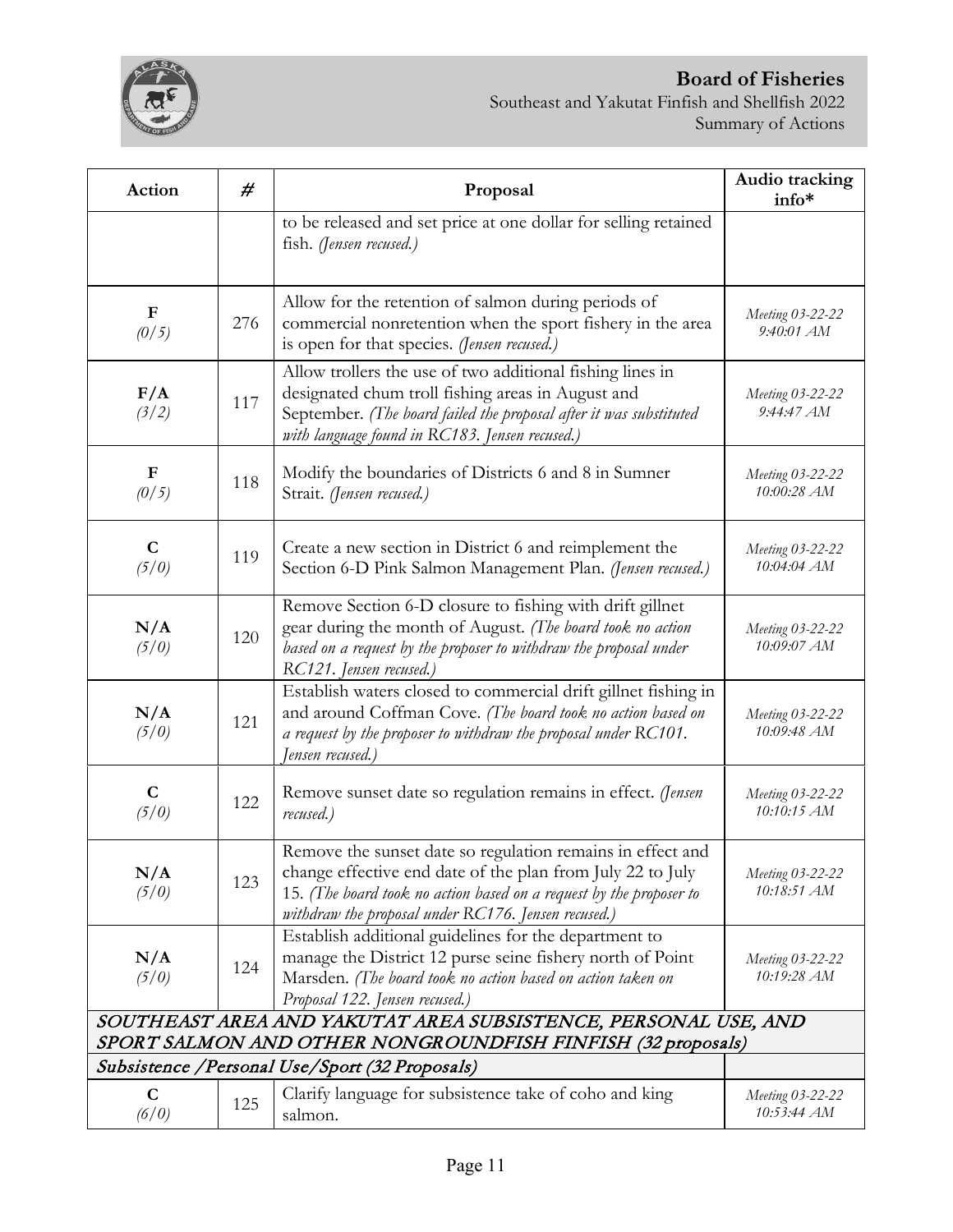

| Action                | #   | Proposal                                                                                                                                                                                                             | Audio tracking<br>info*         |
|-----------------------|-----|----------------------------------------------------------------------------------------------------------------------------------------------------------------------------------------------------------------------|---------------------------------|
| $\mathbf C$<br>(6/0)  | 126 | Repeal net tending requirement in Yakutat Bay.                                                                                                                                                                       | Meeting 03-22-22<br>11:26:08 AM |
| N/A                   | 127 | Repeal net tending requirement in Yakutat Bay. (The board                                                                                                                                                            | Meeting 03-22-22                |
| (6/0)                 |     | took no action based on the action taken on Proposal 126.)                                                                                                                                                           | 11:41:36 AM                     |
| $\mathbf F$           | 128 | Allow use of set gillnets in all Southeast Alaska area                                                                                                                                                               | Meeting 03-22-22                |
| (0/6)                 |     | subsistence salmon fisheries.                                                                                                                                                                                        | 11:42:02 AM                     |
| $\mathbf F$           | 129 | Modify closed waters and remove coho salmon annual limit                                                                                                                                                             | Meeting 03-22-22                |
| (0/6)                 |     | for the Klawock River.                                                                                                                                                                                               | 11:46:48 AM                     |
| $\mathbf{F}$          | 130 | Modify fishing times and locations for subsistence salmon                                                                                                                                                            | Meeting 03-22-22                |
| (0/6)                 |     | fishery in the Klawock River and Lake.                                                                                                                                                                               | 11:53:32 AM                     |
| C/A<br>(6/0)          | 131 | Modify fishing area and add hand purse seine as legal gear<br>for the Redoubt Bay and Lake subsistence salmon fishery.<br>(The board amended the proposal to change "100 yards" to "150<br>$\gamma$ ards".)          | Meeting 03-22-22<br>1:40:01 PM  |
| $\mathbf C$           | 132 | Prohibit the use of spears in Redoubt Bay and Lake                                                                                                                                                                   | Meeting 03-22-22                |
| (4/2)                 |     | subsistence fishery from June 21 to August 1.                                                                                                                                                                        | 1:51:48 PM                      |
| $\mathbf C$           | 133 | Allow the use of seine and gillnet gear in the waters of                                                                                                                                                             | Meeting 03-22-22                |
| (6/0)                 |     | Redoubt Bay that are open to commercial salmon fishing.                                                                                                                                                              | 2:10:01 PM                      |
| $\mathbf C$           | 134 | Prohibit obstructing more than half of the stream, creek, or                                                                                                                                                         | Meeting 03-22-22                |
| (6/0)                 |     | river when personal use fishing.                                                                                                                                                                                     | 2:23:31 PM                      |
| $\mathbf F$           | 135 | Allow permits to be issued for the personal use taking of                                                                                                                                                            | Meeting 03-22-22                |
| (0/6)                 |     | king and coho salmon.                                                                                                                                                                                                | 2:30:15 PM                      |
| $\mathbf{F}$<br>(0/6) | 136 | Include commercial harvested salmon to fish that may not<br>be possessed on the same day sport or personal use salmon<br>are taken.                                                                                  | Meeting 03-22-22<br>2:35:25 PM  |
| F<br>(0/6)            | 137 | Prohibit personal use proxy permits at Sweetheart Creek.                                                                                                                                                             | Meeting 03-22-22<br>2:39:22 PM  |
| $\mathbf F$           | 138 | Create salmon personal use fisheries in marine waters of the                                                                                                                                                         | Meeting 03-22-22                |
| (0/6)                 |     | Juneau Management Area.                                                                                                                                                                                              | 2:42:54 PM                      |
| N/A<br>(6/0)          | 139 | Modify where personal use fishing can occur in the Taku<br>River to include all of Section 11-B and remove dates when<br>the fishery can occur. (The board took no action based on action<br>taken on Proposal 138.) | Meeting 03-22-22<br>2:47:07 PM  |
| N/A<br>(6/0)          | 140 | Add section 11-B as a personal use salmon fishing area<br>when the area is closed to the commercial drift gillnet<br>fishery. (The board took no action based on action taken on<br>Proposal 138.)                   | Meeting 03-22-22<br>2:47:37 PM  |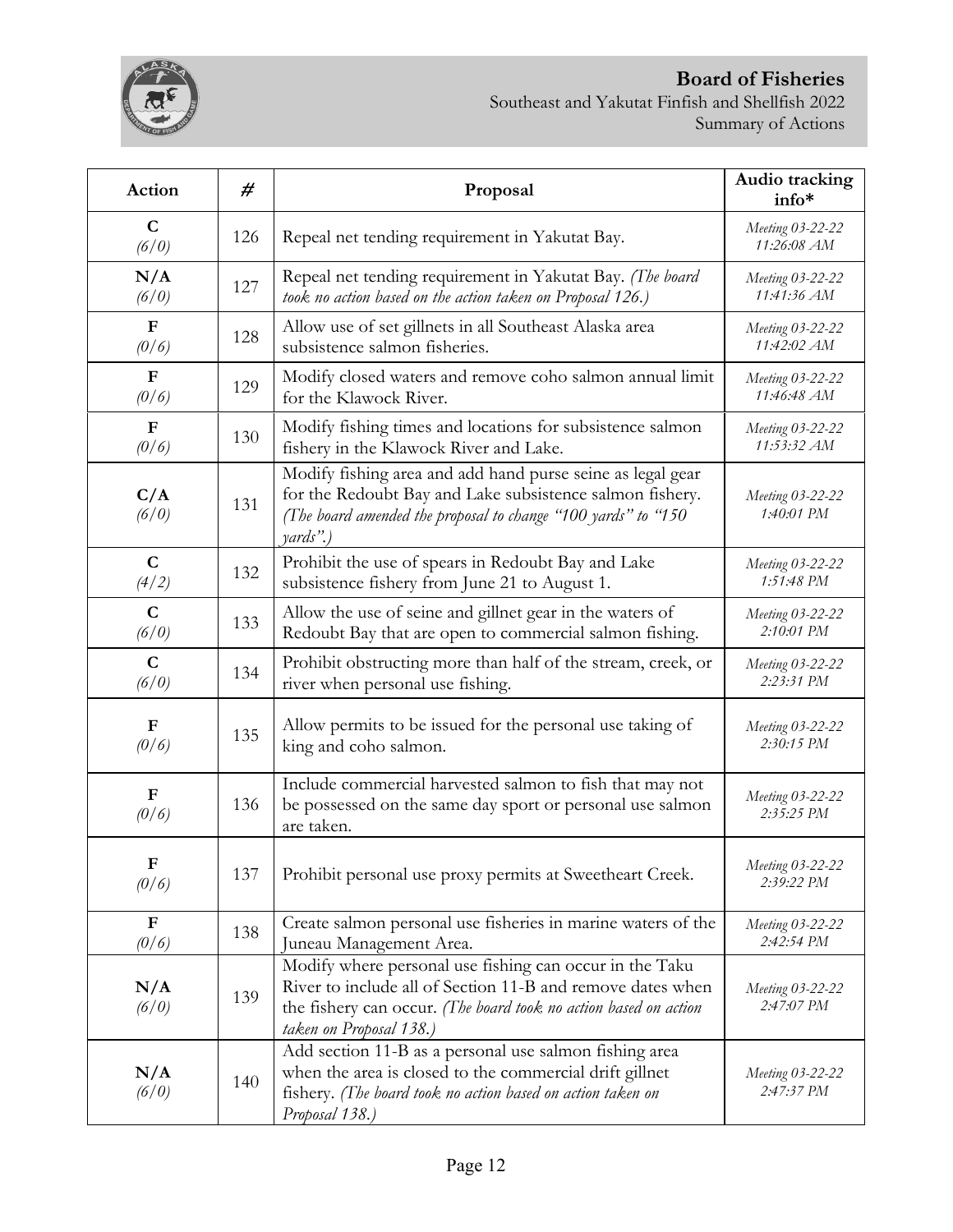

| Action                           | #   | Proposal                                                                                                                                                                                                                                                  | Audio tracking<br>info*        |
|----------------------------------|-----|-----------------------------------------------------------------------------------------------------------------------------------------------------------------------------------------------------------------------------------------------------------|--------------------------------|
| N/A<br>(6/0)                     | 141 | Add section 11-B as a personal use salmon fishing area<br>when the area is closed to the commercial drift gillnet<br>fishery. (The board took no action based on action taken on<br>Proposal 138.)                                                        | Meeting 03-22-22<br>2:48:10 PM |
| C/A<br>(6/0)                     | 142 | Establish bag and possession limits and lawful gear for<br>smelt fishing in the Ketchikan area. (The boards substituted the<br>proposal with language found in RC188. The board clarified this<br>regulation only applies to subsistence areas.)          | Meeting 03-22-22<br>2:48:40 PM |
| $\mathbf F$<br>(0/5)             | 143 | Require inseason reporting of nonresident sport fish<br>harvest. (Jensen recused.)                                                                                                                                                                        | Meeting 03-22-22<br>2:55:50 PM |
| N/A<br>(5/0)                     | 144 | Establish a logbook program for rental vessels used in<br>Southeast Alaska sport fisheries (The board took no action based<br>on action taken on Proposal 143. Jensen recused.)                                                                           | Meeting 03-22-22<br>3:14:13 PM |
| N/A<br>(5/0)                     | 277 | Align bag limits for non-resident unguided halibut harvest<br>from rental vessels in Southeast Alaska with NOAA bag<br>limits for guided anglers in Halibut Management Area 2C.<br>(The board took no action due to a lack of authority. Jensen recused.) | Meeting 03-22-22<br>3:14:49 PM |
| ${\bf F}$<br>(0/5)               | 145 | Establish nonresident bag, possession, and annual limits for<br>coho and sockeye salmon in the fresh and salt waters of the<br>Southeast Alaska Area. (Jensen recused.)                                                                                   | Meeting 03-22-22<br>3:15:23 PM |
| N/A<br>(5/0)                     | 146 | Establish nonresident bag and possession limits for coho,<br>sockeye, chum, and pink salmon in salt waters of the<br>Southeast Alaska Area. (The board took no action based on action<br>taken on Proposal 145. Jensen recused.)                          | Meeting 03-22-22<br>3:29:00 PM |
| ${\bf F}$<br>(0/5)               | 147 | Establish nonresident bag and possession limits for coho<br>salmon in the fresh waters east of the longitude of Cape<br>Fairweather. (Jensen recused.)                                                                                                    | Meeting 03-22-22<br>3:29:51 PM |
| $\mathbf F$<br>(0/5)             | 148 | Establish nonresident bag and possession limits for<br>sockeye, chum, and pink salmon in fresh waters of the<br>Southeast Alaska Area. (Jensen recused.)                                                                                                  | Meeting 03-22-22<br>3:33:27 PM |
| $\mathbf C$<br>(6/0)             | 149 | Reduce saltwater coho salmon bag and possession limit in<br>Puget Cove to two fish.                                                                                                                                                                       | Meeting 03-22-22<br>3:36:09 PM |
| $\mathbf C$<br>(6/0)             | 150 | Repeal rainbow trout size limits in Crystal, Glacier, and<br>Moraine lakes.                                                                                                                                                                               | Meeting 03-22-22<br>3:39:24 PM |
| F<br>(0/6)                       | 151 | Prohibit guided sport fishing on the Salmon River near<br>Gustavus.                                                                                                                                                                                       | Meeting 03-22-22<br>3:42:56 PM |
| $\overline{\mathrm{F}}$<br>(0/6) | 152 | Close sport fishing in a section of 108 Creek                                                                                                                                                                                                             | Meeting 03-22-22<br>3:45:43 PM |
| $\overline{\mathbf{F}}$<br>(0/6) | 153 | Close sport fishing in a section of Log Jam Creek.                                                                                                                                                                                                        | Meeting 03-22-22<br>3:48:38 PM |
| $\mathbf{F}$<br>(0/6)            | 154 | Allow the use of bow and arrow in Southeast Alaska sport<br>fisheries.                                                                                                                                                                                    | Meeting 03-22-22<br>3:51:49 PM |